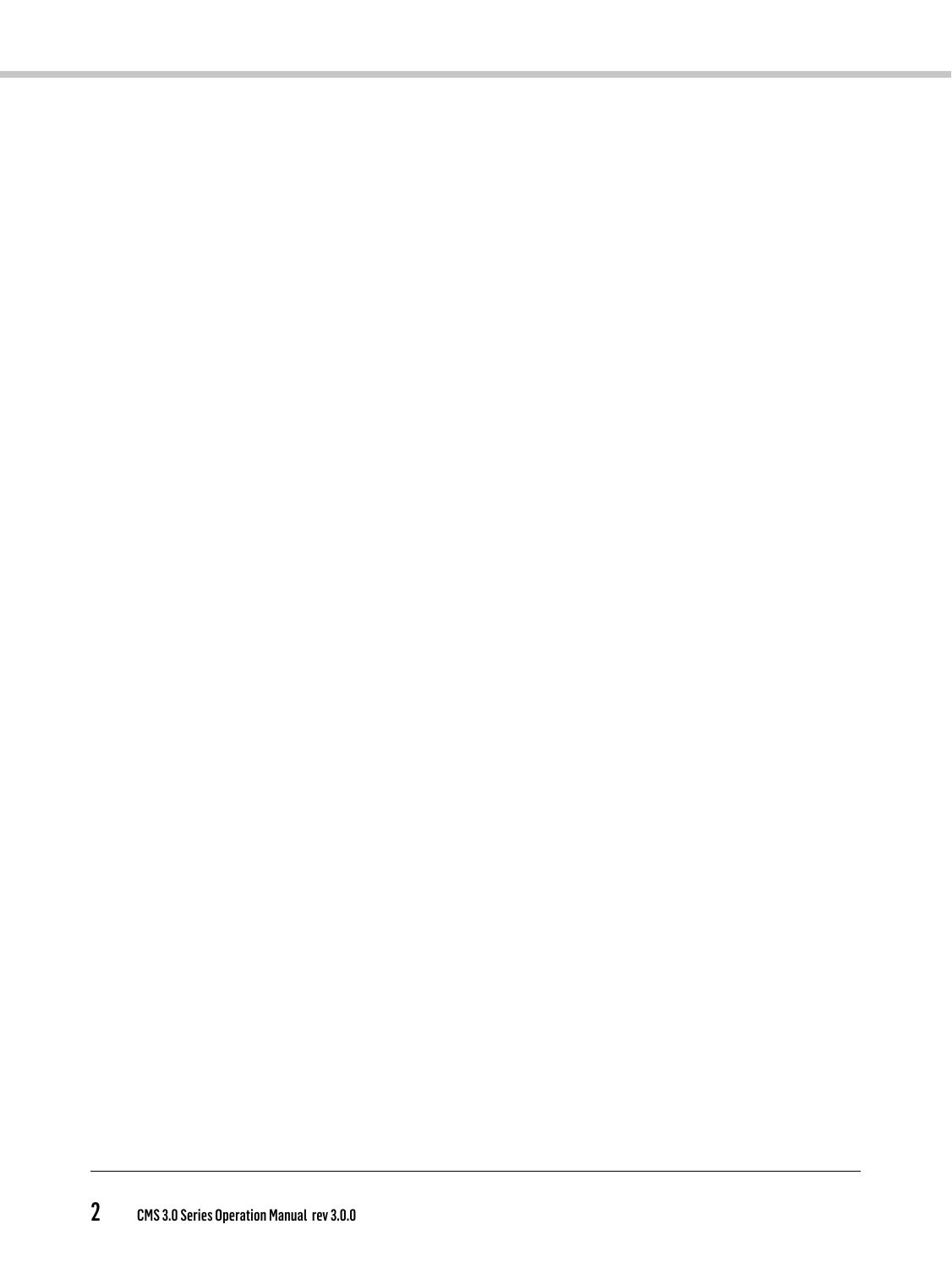### Table of Contents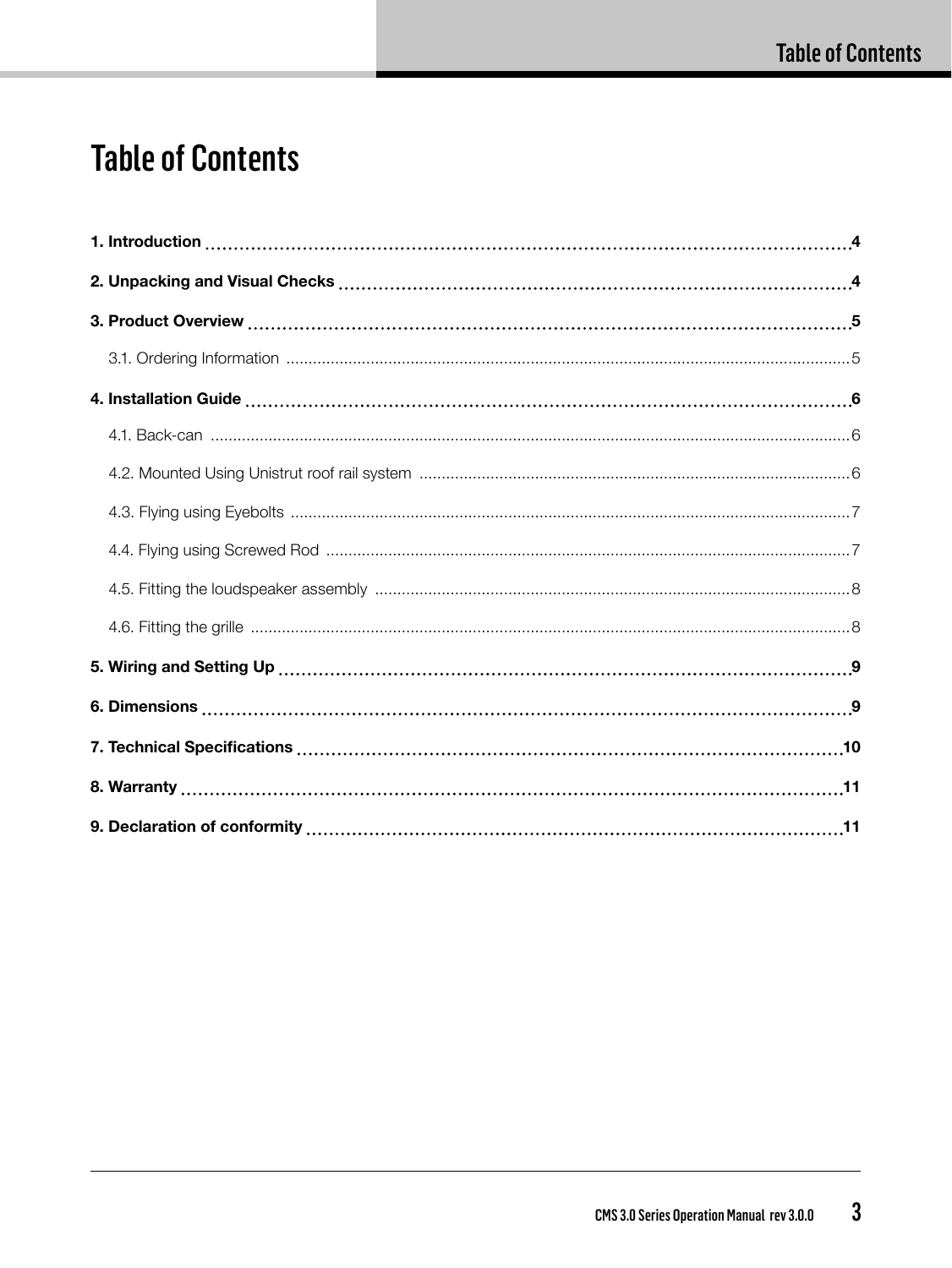### 1. Introduction

Thank you for purchasing this Tannoy product.

The CMS 1201DC is a powerful state-of-the-art large format in-ceiling loudspeaker device conceived, designed and built to complement Tannoy's class-leading CMS range. From the pioneers of point source and large format ceiling speakers the CMS 1201DC is engineered from the ground up with superior full-range performance in mind to handle demanding distributed sound applications such as ballrooms, shopping malls, sports halls, airports and other high ceiling installations.

Built around a brand new evolution of the high power handling 12" (300 mm) Dual Concentric™ point source driver, the CMS 1201DC delivers best-in-class performance for the most even beamwidth and pattern control over the widest range of frequencies of any large format ceiling speaker. Coupled with exceptional clarity, ultra low distortion, and high SPLs, Tannoy has again raised the bar to give the absolute cutting edge performance in ceiling mounted loudspeaker technology.

The new Dual Concentric drive assembly features a treated mid-bass cone and double rolled cambric surround for high sensitivity, as well as a 34 mm (1.34") aluminium dome with ferrofluid-cooled Neodymium magnet assembly and a newly designed waveguide for the high frequency unit. These two drivers seamlessly merge into one with the high frequency mounted in the throat of the mid-bass; coincidentally aligning both transducers to a point source. The result is a smooth, uniform response over a very controlled 90 degree coverage area – even in the highest octaves.

# 2. Unpacking and Visual Checks

Every Tannoy product and accessory is carefully inspected before packing. After unpacking, please inspect your product to make sure no damage has occurred in transit. In the unlikely event of any damage, would you please notify your dealer immediately and retain your shipping carton, as your dealer may ask you to return the faulty unit to him for inspection.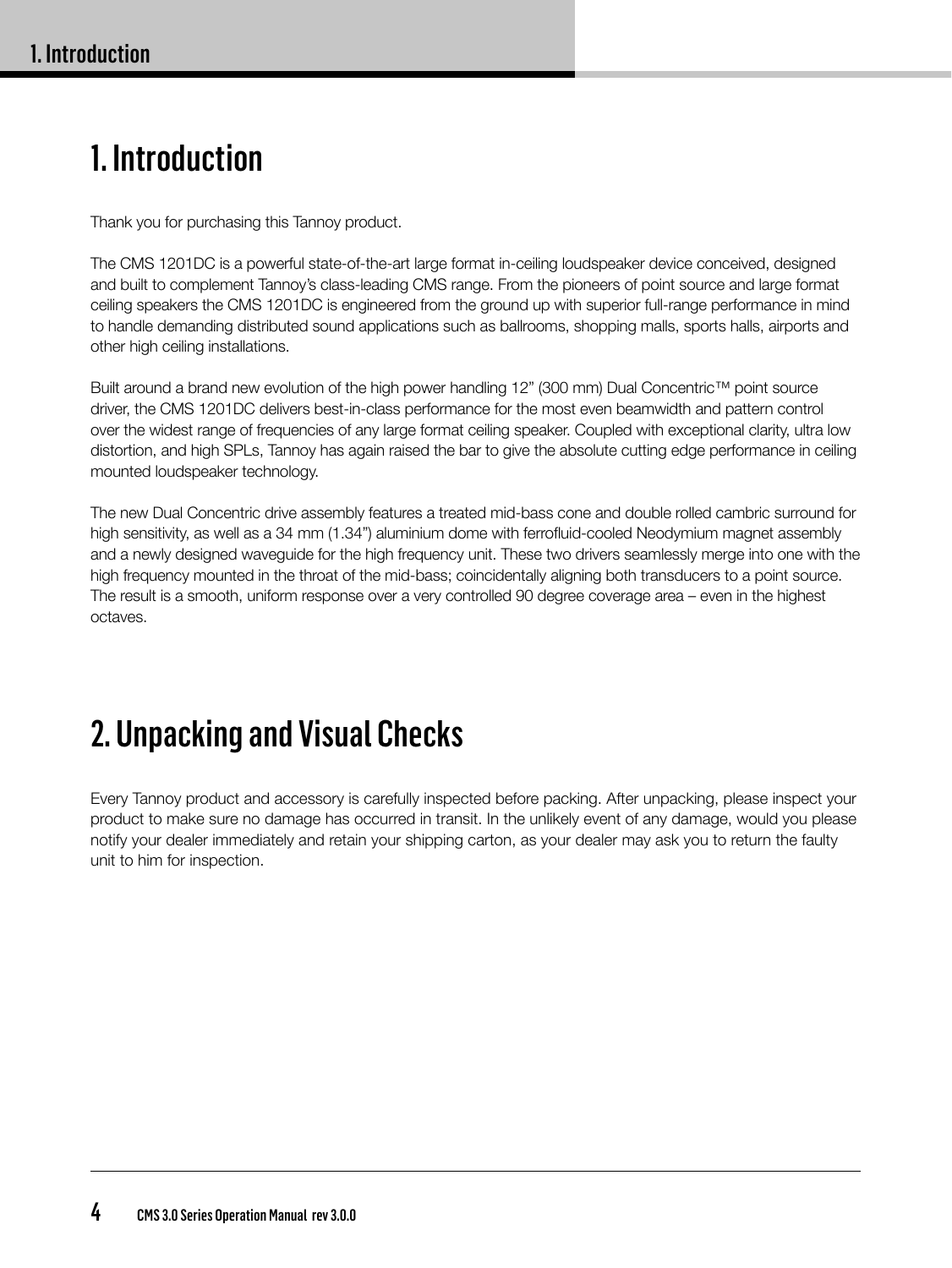### 3. Product Overview

The CMS1201 DC comprises three discrete components that are ordered separately under different part numbers.

- A loudspeaker assembly that includes a Dual Concentric drive unit mounted on a ported steel baffle, and its crossover. This baffle may also include a line transformer (CMS 1201DCt).
- A steel back-can with multiple mounting points
- A grille assembly with its moulded bevel cover

#### **3.1. Ordering Information**

| <b>Part Number</b> | <b>Description</b>         |  |
|--------------------|----------------------------|--|
| 8001 4750          | Loudspeaker CMS 1201DC     |  |
| 8001 4751          | Loudspeaker CMS 1201DCt    |  |
| 8001 4760          | Back-can - CMS 1201        |  |
| 8001 4780          | Grille Assembly - CMS 1201 |  |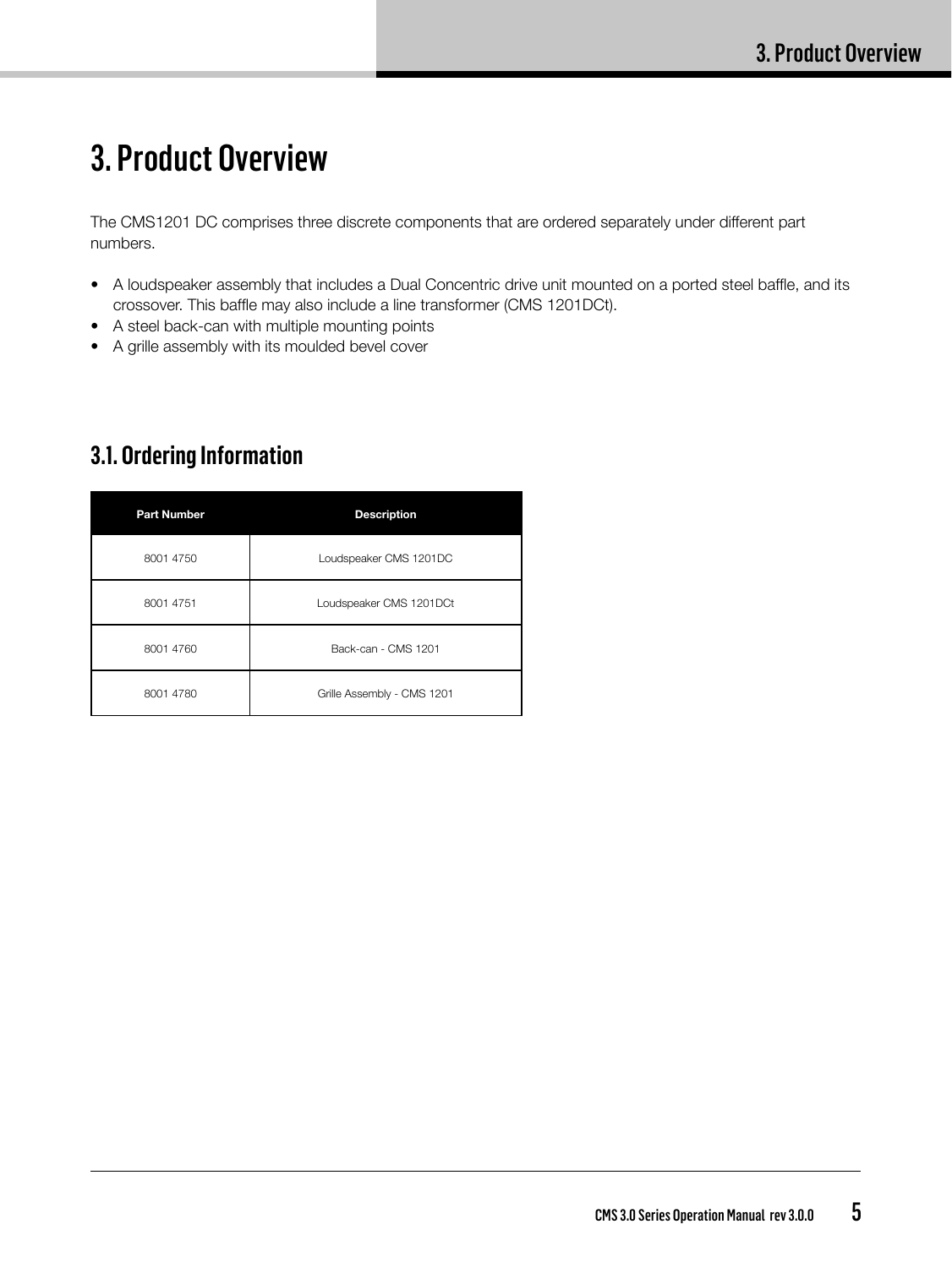# 4. Installation Guide

#### **4.1. Back-can**

The custom engineered powder coated steel back-can has been designed to cater for all conceivable installation possibilities making the CMS 1201DC extremely versatile. Internally dampened with 11 mm (0.43") OSB2 board, the addition of the back-can provides exceptional low frequency performance.

### **4.2. Mounted Using Unistrut roof rail system**

Steel mounting lugs allow for fitting to a Unistrut roof rail system in a variety of configurations both directly or via secondary prefixed cross struts.



Screw at fixing point should use a large series washer to help spread the load.



**Speaker mounted to a single rail Back-can mounted between rails**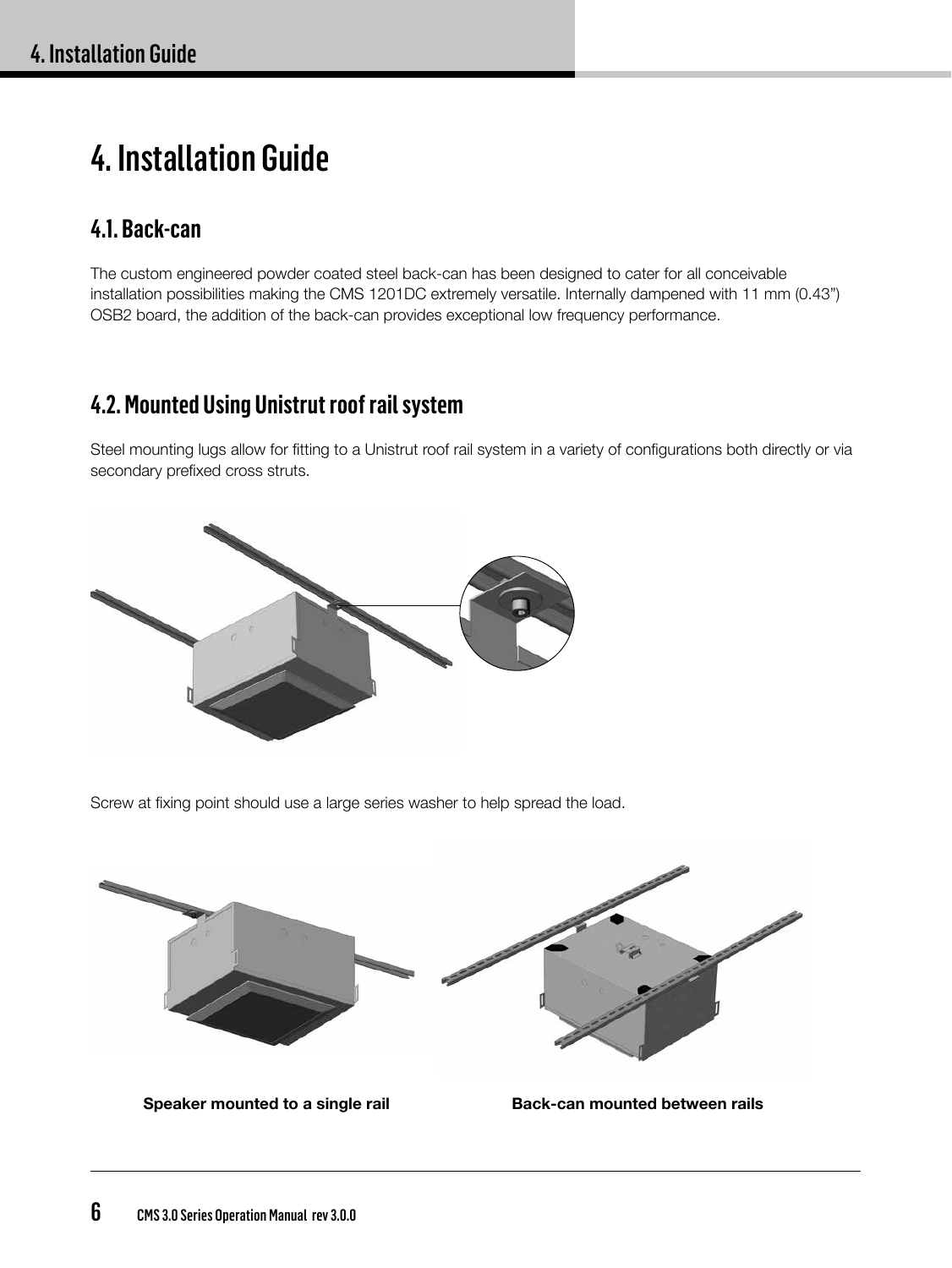#### **4.3. Flying using Eyebolts**

**WARNING:** As the legal requirements for flying change from country to country, please consult your local safety standards office before installing any product. We also recommend that you thoroughly check any laws and bylaws prior to commencing work.

The device can also be hung via 4 top-mounted eye bolts. Rear of back can has mounting points for both M10 and 3/8 UNC threaded eyebolts.



#### **4.4. Flying using Screwed Rod**

The design also caters for a single point central hang via M10 or 3/8 UNC screwed rod – made easy thanks to the slotted mounting saddle on the top of the back-can. If required a safety wire can be attached to any of the M10 flying points.



To fit the back can to threaded rod support, first run a nut 50 mm (2") up the rod followed by two plain washers and then a locking nut (Nyloc®). Hook the back can on to the rod between the two plain washers. Once the nut has cleared the guide slot the top nut can be locked down to secure.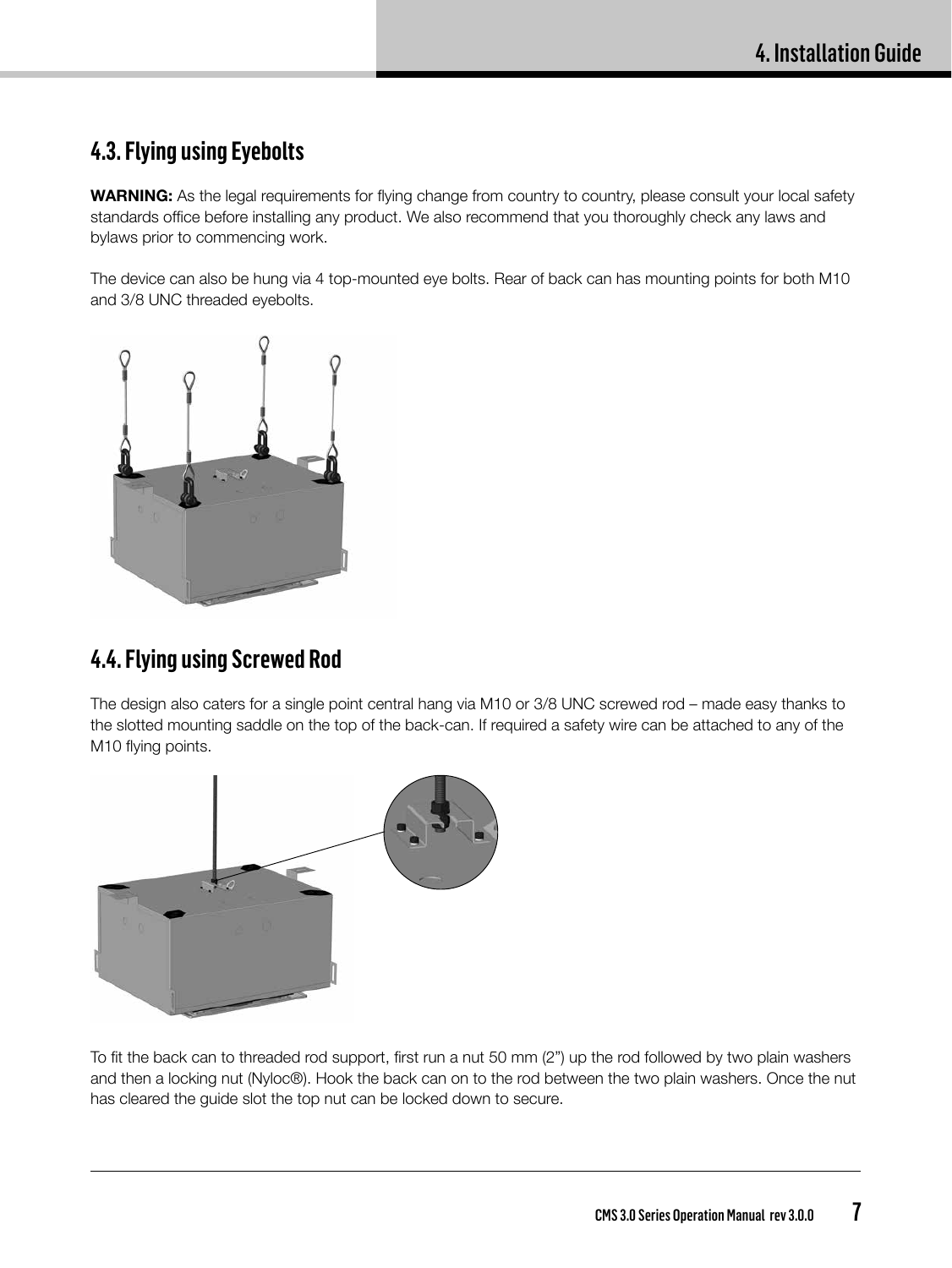#### **4.5. Fitting the loudspeaker assembly**

Mounting of the loudspeaker assembly to the pre-installed back-can is a one man job thanks to the common sense design approach. One edge of the baffle clips onto the steel box to hold it in place while the installer secures the assembly in place. Connection is simple via terminal barrier strips inside the can, easily accessible via 20 mm (0.79") and 29 mm (1.14") conduit knockouts on all five sides of the can. Saving time and manpower during installation has been a driving factor behind the design of the CMS 1201 system.



Baffle assemble can be hooked onto the back can with care.

### **4.6. Fitting the grille**

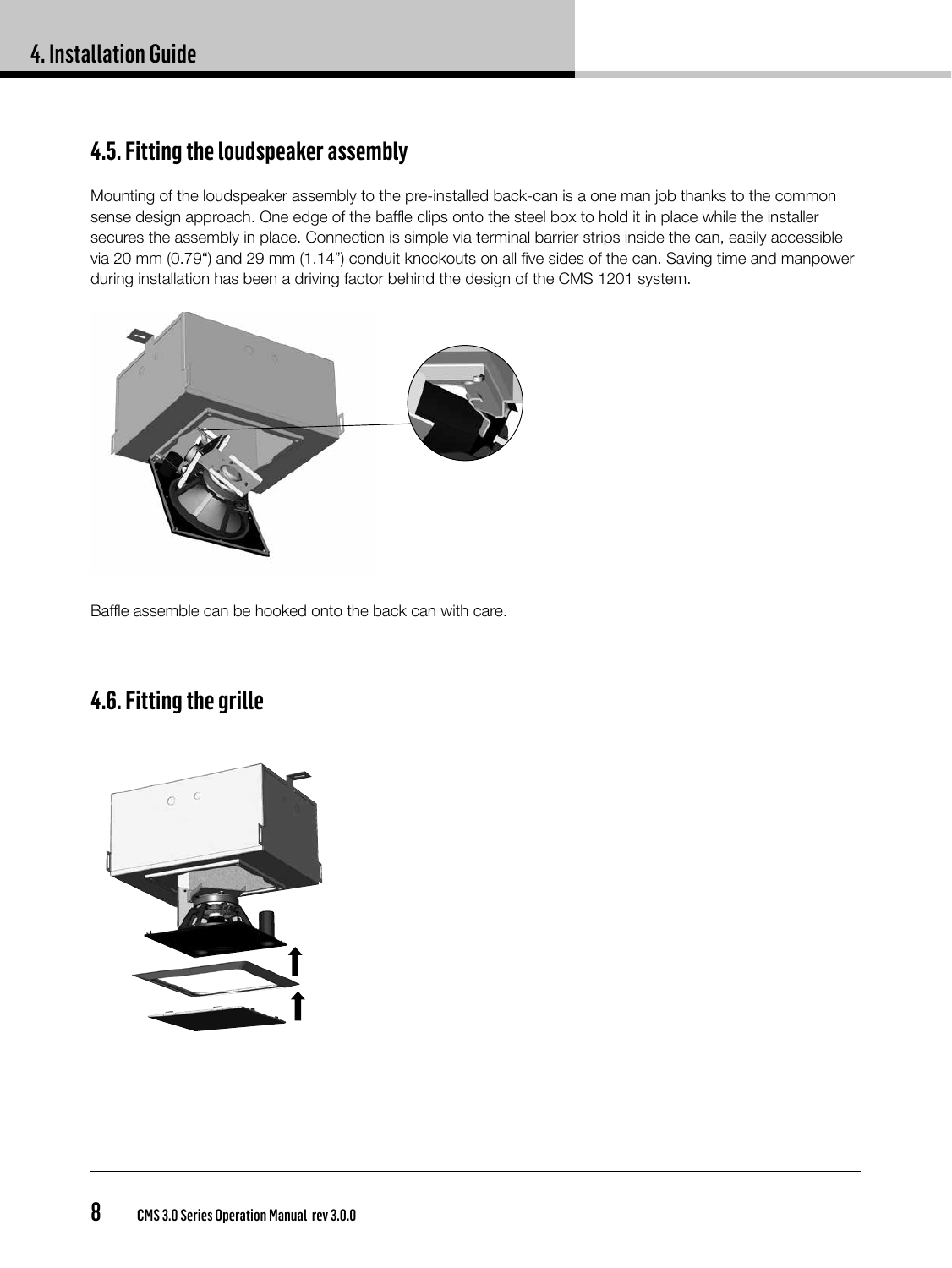### 5. Wiring and Setting Up

The CMS 1201 is available in both a standard low-impedance variant (CMS 1201DC) and a low insertion loss 60 W line transformer-equipped version (CMS 1201DCt) for use on 70 V or 100 V distributed lines. The following tappings are configurable on the transformer before screwing driver assembly into the back can:

70 V systems: 60 W / 30 W / 15 W / 7.5 W / OFF 100 V systems: 60 W / 30 W / 15 W / OFF

If later adjustment to the level is required the baffle can be hung from the can via a hinged edge, leaving both hands free to make the required adjustment.

Tannoy's focus on maintaining the highest standards of continuous product performance and reliability, through uncompromising quality control of components and manufacturing processes, means you can specify and install CMS 1201DC with confidence. As with all of Tannoy's CMS in-ceiling loudspeakers, the CMS 1201DC benefits from a 5-year warranty.

### 6. Dimensions

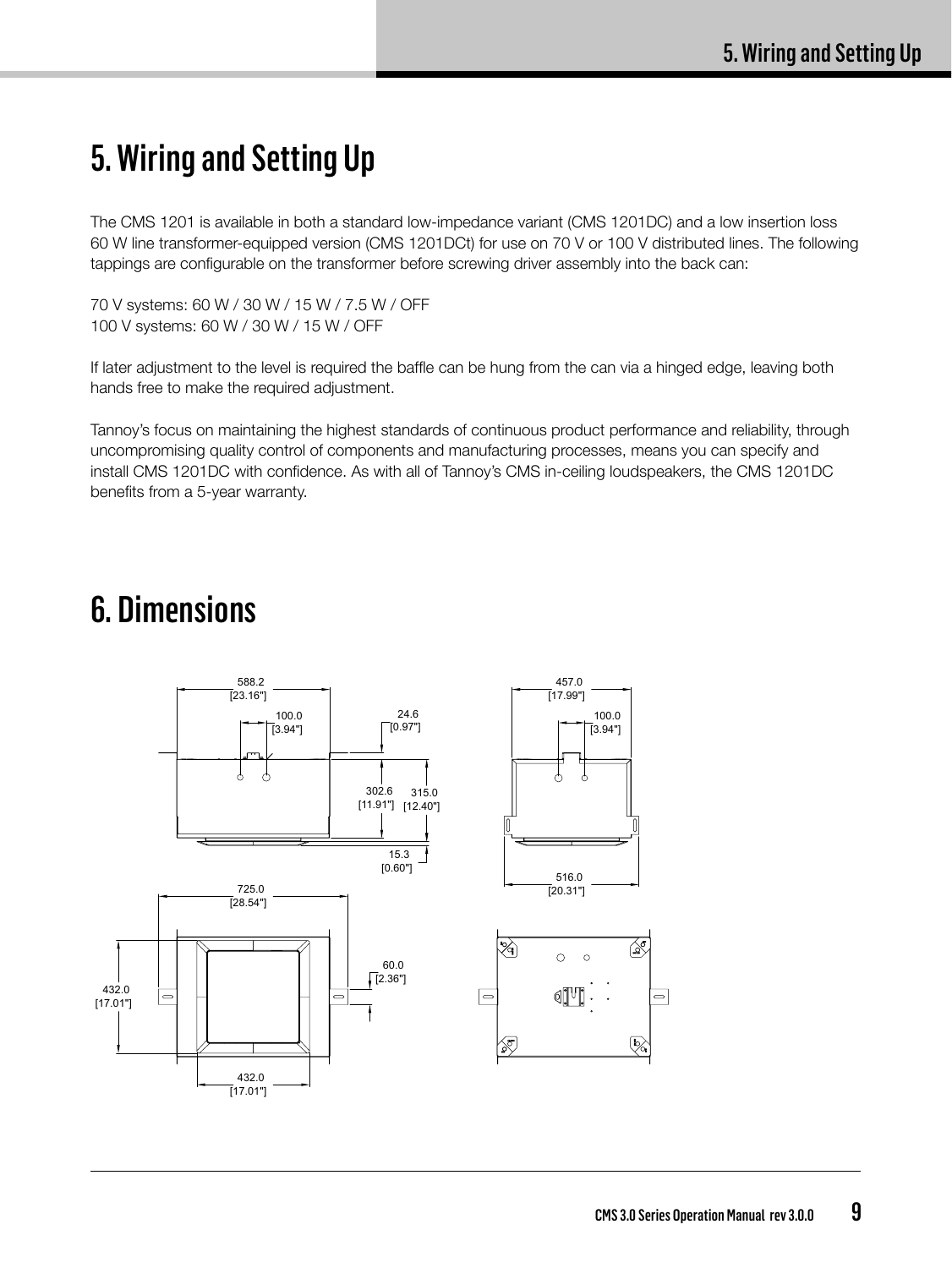### 7. Technical Specifications

| Performance                                 |                                      |
|---------------------------------------------|--------------------------------------|
| Frequency response (-3 dB) (1)              | 60 Hz - 20 kHz                       |
| Frequency range (-10 dB) (1)                | 45 Hz - 30 kHz                       |
| System Sensitivity (1W @ 1m) <sup>(2)</sup> | 97 dB (1 W = $2.83$ V for 8 Ohms)    |
| <b>Nominal Coverage Angle</b>               | 90 Degrees Conical                   |
| Coverage Angle (1 kHz to 16 kHz)            | 90 Degrees Conical                   |
| <b>Crossover</b>                            | 1.6 kHz - 2nd order LF, 2nd order HF |
| Directivity Factor (Q)                      | 8.9                                  |
| Directivity Index (DI)                      | 9.5                                  |
| Rated maximum SPL (2)                       |                                      |
| Average                                     | 120 dB                               |
| Peak                                        | 126 dB                               |
| With THP 60 - Average                       | 115 dB                               |
| <b>Power Handling</b>                       |                                      |
| Average                                     | 200 W                                |
| Programme                                   | 400 W                                |
| Peak                                        | 800 W                                |
| <b>Recommended Amplifier Power</b>          | 400 W @ 8 Ohms                       |
| <b>Nominal Impedance</b>                    | 8 Ohms                               |
| Transformer Taps (CMS 1201DCt only)         |                                      |
| 70 V                                        | 60 W / 30 W / 15 W / 7.5 W / OFF     |
| 100 V                                       | 60 W / 30 W / 15 W / OFF             |
|                                             |                                      |

#### **Transducers**

**Net Weight**

Low Frequency **1 x 300 mm (12.00")** Dual Concentric™ constant directivity driver with treated cone

**High Frequency** 34 mm (1.34") aluminium done with neodymium magnet system

### **Distortion 10% full power (5.5 V) Harmonics**

|                        |        | 2nd  | 3rd  |
|------------------------|--------|------|------|
|                        | 250 Hz | 1.60 | 0.28 |
|                        | 1 kHz  | 2.45 | 0.73 |
|                        | 10 kHz | 4.50 | 0.32 |
| 1% full power (1.73 V) |        |      |      |
|                        | 250 Hz | 0.48 | 0.08 |
|                        | 1 kHz  | 1.06 | 0.59 |
|                        | 10 kHz | 1.57 | 0.04 |

**Physical Enclosure** Backcan 1.6 mm black powder coated steel, damped with 11 mm OSB board

Baffle 1.2 mm black powder coated steel Grille 3.1.0 mm white powder coated perforated steel **Connectors** Terminal barrier strip inside the can, with loop thru capability **Safety Features** Safety ring located at the rear of enclosure for load bearing safety bond **Cable Entry Options** 20 mm and 28 mm on knockouts **Conduit Knockouts** 4 sides + top **Dimensions (H x W x D)** 331 x 725 x 516 mm (13.03 x 28.54 x 20.31") Backcan 20 kg (44.1 lbs) Baffle 9 kg (19.8 lbs)

| <b>Ordering Information</b><br><b>Part Number</b> | Colour       |
|---------------------------------------------------|--------------|
| 8001 4750<br><b>CMS 1201DC</b>                    | <b>Black</b> |
| 8001 4751<br><b>CMS 1201DCt</b>                   | <b>Black</b> |
| 8001 4760<br>CMS 1201 Backcan                     | Black        |
| 8001 4780<br><b>CMS 1201</b>                      | White        |
| <b>Grille Assembly</b>                            |              |
| 3212 0141<br><b>THP 150</b><br><b>Transformer</b> | N/A          |

#### Notes:

- 1. Average over stated bandwidth. Measured in an IEC baffle in an Anechoic Chamber
- 2. Unweighted pink noise input, measured at 1 metre on axis
- 3. Long term power handling capacity as defined in EIA - 426B test

A full range of measurements, performance data, CLF and Ease™ Data for CMS 1201DC can be downloaded from www.tannoypro.com.

Tannoy operates a policy of continuous research and development. The introduction of new materials or manufacturing methods may introduce variations in actual performance; however, actual performance always will equal or exceed the published specifications, which Tannoy reserves the right to alter without prior notice. Please verify the latest specifications when dealing with critical applications.

Copyright (c) 2015 Tannoy Limited. All rights reserved.

Grille 1.1 kg (2.4 lbs)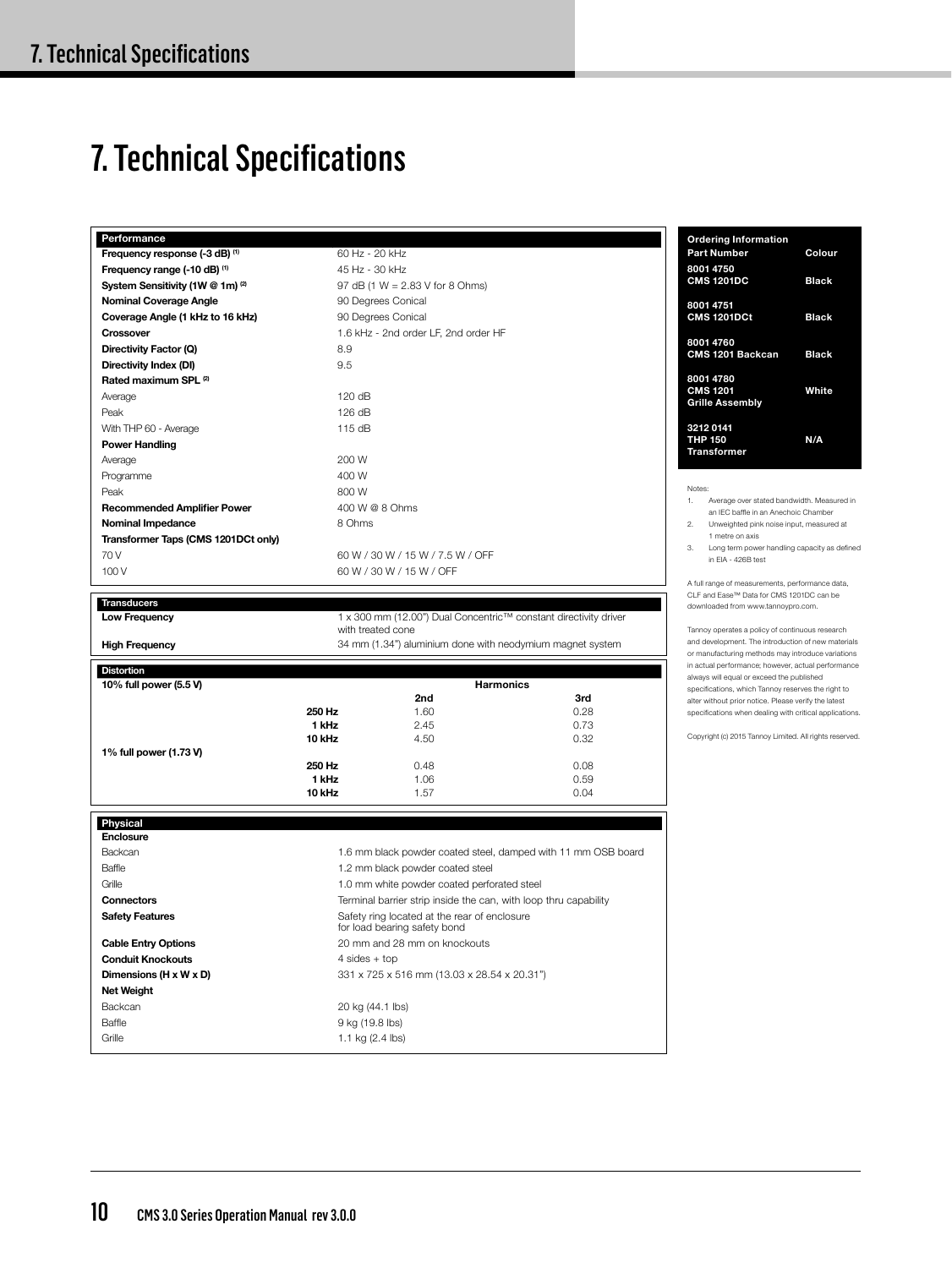### 8. Warranty

#### **No maintenance of the CMS Series loudspeaker is necessary.**

As part of the MUSIC Group, Tannoy is committed to providing the highest quality products, service and user experience for our customers. One element of this commitment is our after sales support which now incorporates our extended Limited Warranty. In the event of any concern that is not addressed by this extended Limited Warranty we would ask you to contact us at care@music-group.com

For full warranty details including the extended Limited Warranty, please visit http://www.music-group.com/warranty.aspx and register your purchase online at www.music-group.com or www.tannoy.com

### 9. Declaration of conformity

The following apparatus is/are manufactured in the United Kingdom by Music Group Innovation SC Ltd of Rosehall Industrial Estate, Coatbridge, Scotland, ML5 4TF and conform(s) to the protection requirements of the European Electromagnetic Compatibility Standards and Directives relevant to Domestic Electrical Equipment. The apparatus is designed and constructed such that electromagnetic disturbances generated do not exceed levels allowing radio and telecommunications equipment and other apparatus to operate as intended, and, the apparatus has an adequate level of intrinsic immunity to electromagnetic disturbance to enable operation as specified and intended.

Details of the Apparatus: Tannoy Contractor Loudspeaker Model Numbers: CMS 1201 DC

Electrical Safety: EN 60065

CMS 1201 DCT Applicable Standards: EN 50103-1 Emission EN 50103-2 Emission

Engineering Director 18/02/2016